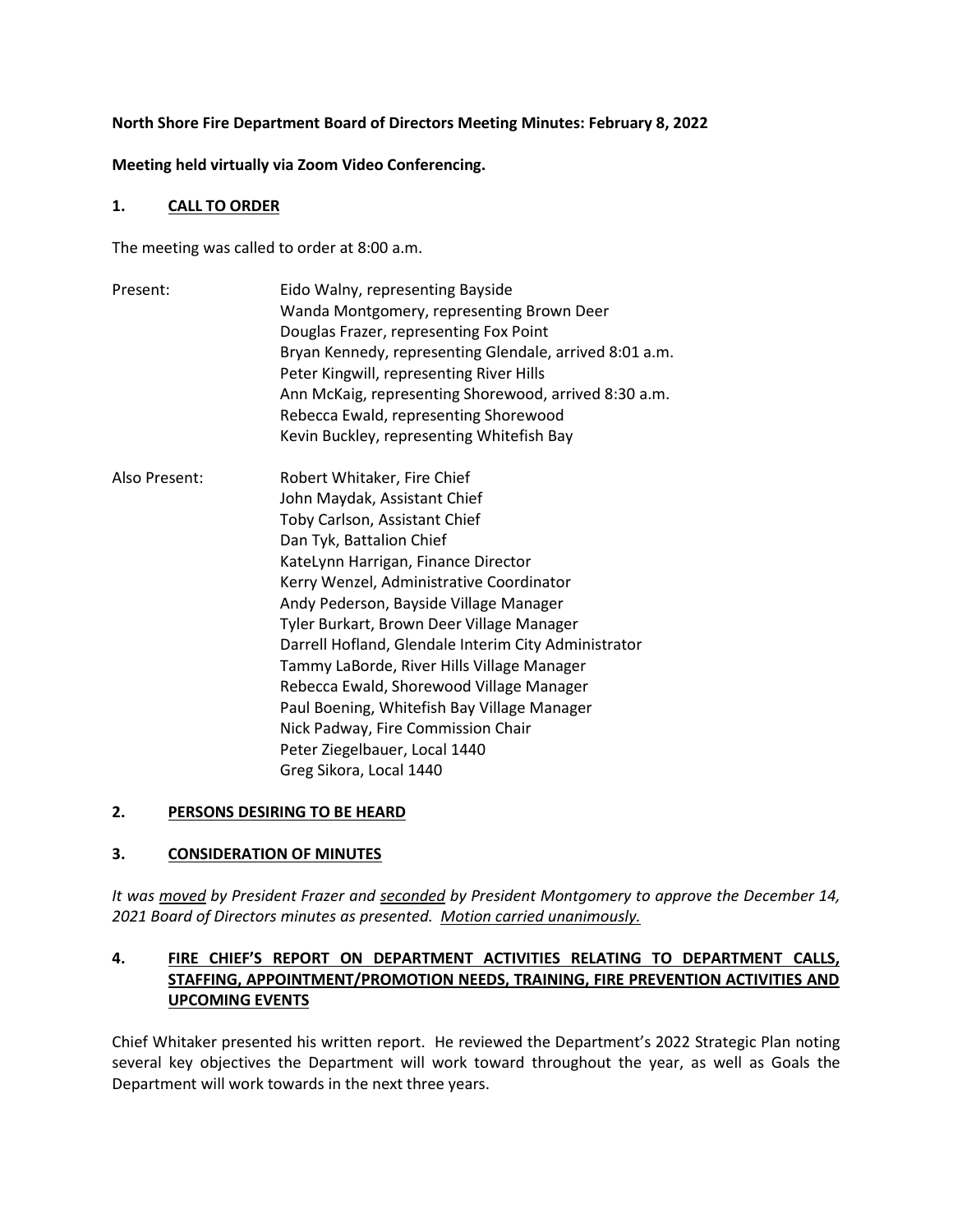Chief Whitaker presented the 2021 Annual Report. He noted the Department received a record high request for mutual aid adding a lot of that number is driven by the issues with the private ambulance sector. The Department received mutual aid for 766 incidents. However, of those responses, the Department received 1,383 resources.

### **5. NSFD COMMISSION CHAIRPERSON'S REPORT**

No report.

### **6. MONTHLY FINANCIAL REPORT – KATELYNN HARRIGAN**

Finance Director Harrigan stated the Department is 8.33% through the fiscal year. Staffing this year is starting down 11 positions. Overtime expenses will be increased through the beginning of the year before new hires will start mid-year. She added the auditors from Baker Tilly are on site this week and anticipate they will present their report to the Board of Directors in May.

# **7. COMMUNICATION FROM NORTH SHORE FIREFIGHTERS LOCAL 1440**

Chief Whitaker stated the Local has spoken to him regarding this request. The request is in the packet. He presented the historical background.

Mayor Kennedy asked if the increased usage is due to those who are unvaccinated. Chief Whitaker stated the Department has had a high rate of vaccination and booster status of membership. President Buckley asked for clarification regarding the 80 hours employees received two years ago and asked if those hours disappear if not used. Chief Whitaker stated those hours do not disappear. President Walny stated he sympathizes with the firefighters but understands we will have to deal with the virus long-term. He did not feel additional leave time, beyond what has been granted, is warranted. President Frazer stated he echoes those comments. President Frazer proposed no action be taken on this request. Chief Whitaker will author a letter consistent with past practice.

# **8. STATUS UPDATE ON FIRE STATION 82 PROJECT PLANNING AND COST ESTIMATES**

Chief Whitaker stated the Department engaged with Kueny Architects and has held several planning meetings. The preliminary floor plan is included in the packet. The project price point is based on current bidding and product costs. There is a projected cost increase since the project was last discussed in October. Those estimates were presented in the packet on page 77.

The Health Department expansion is noted on the site plan. The Department worked with the Village of Brown Deer on a potential \$1 million grant opportunity. The status of the grant is still unknown.

The master site plan for future expansion, has been evaluated, but the report is not yet complete.

Mayor Kennedy stated Glendale believes they can work with future budgets to make this project possible and would support moving forward. President Frazer stated Fox Point is comfortable moving forward. President Walny stated increases are not always preferred but believes Bayside can put these figures into their budget. President Buckley is comfortable moving forward. President Montgomery stated Brown Deer is in support of moving forward with this project. President McKaig thanked Chief Whitaker for the